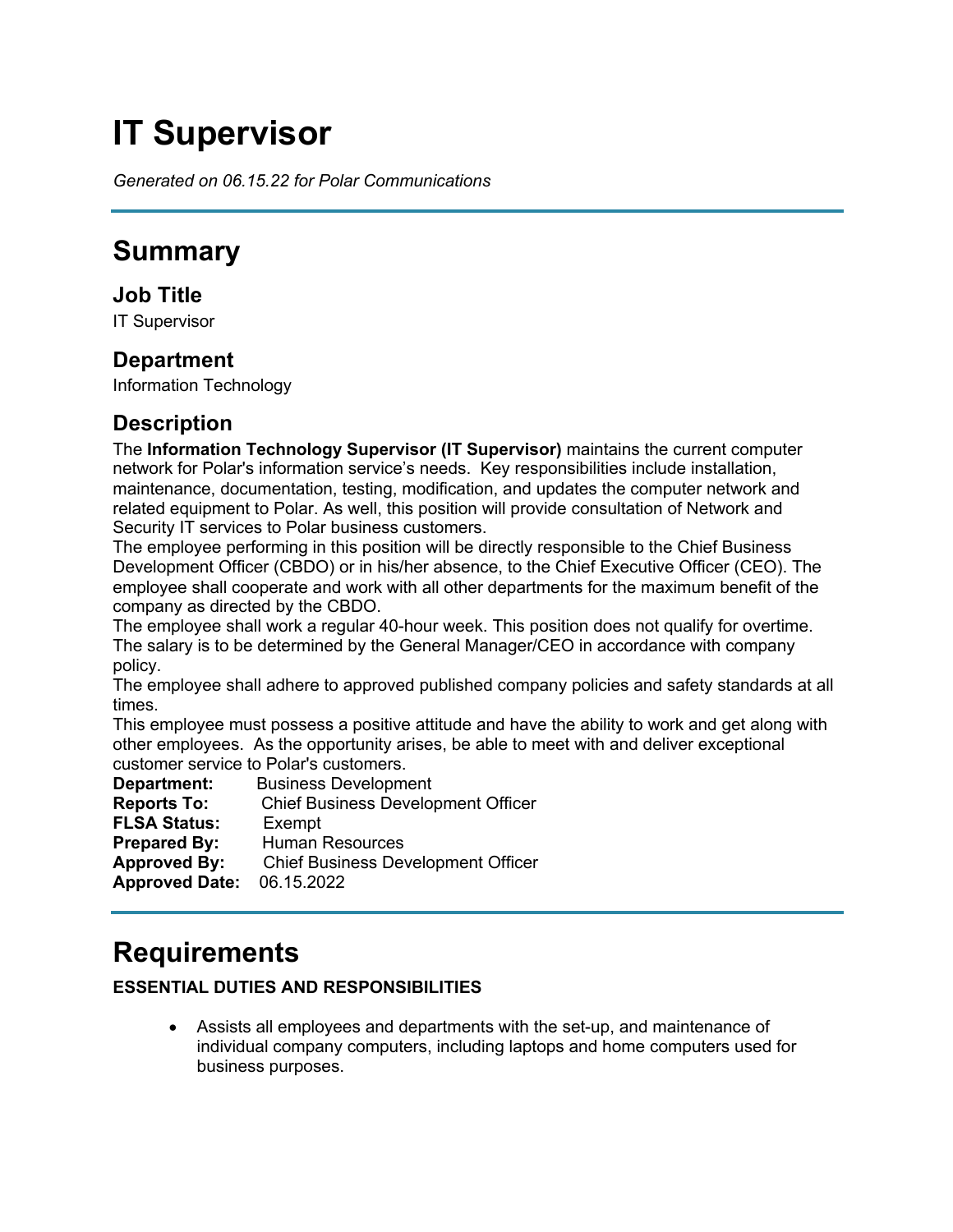- Researches, analyzes, develops, and creates detailed proposals for business customer's telecommunications needs. Makes recommendations and provides consultation in a professional and courteous manner.
- Provides in-depth consultation of network security items to include managed firewall, antivirus and endpoint security for business customers. Follows up with customers on an as-needed basis to ensure network security.
- Communicates with business customers on needs to set up software and/or hardware devices on their network in an accurate and efficient manner. May provide customer training to ensure clear understanding of the equipment.
- Participate in audits of cyber programs and projects. Track audit findings and recommendations to ensure appropriate mitigation actions are taken.
- Help create, review, and update security policies, procedures, standards and guidelines.
- Working with business customers to help them comply with their security policies and keeping the IT leads informed of their security posture
- Maintains current documentation of entire software and hardware LAN system; ensuring that all products on the system are properly installed and meet licensing requirements.
- Obtains and monitors maintenance contracts to keep current and stay in compliance with requirements.
- Develops, documents, and maintains adequate system security measures; including anti-virus software and provides authorized personnel remote access (Virtual Private Network) and maintain an up-to-date system of documentation.
- When requested, coordinates and assists Network Operations with system upgrades and documentation.
- Reports any breach of security or unauthorized access to company files immediately in writing to CBDO; this would include inadvertent access by Information Technology Supervisor.
- Maintains strict confidentiality of computer records, access to system and passwords.
- Develops a system by which unauthorized access to the company computer system and system parameters are monitored daily; preferably this system should be alarmed. In addition, access to this system should be always available to the CBDO.
- Keeps the computer area and equipment clean and performs other operator maintenance functions regularly.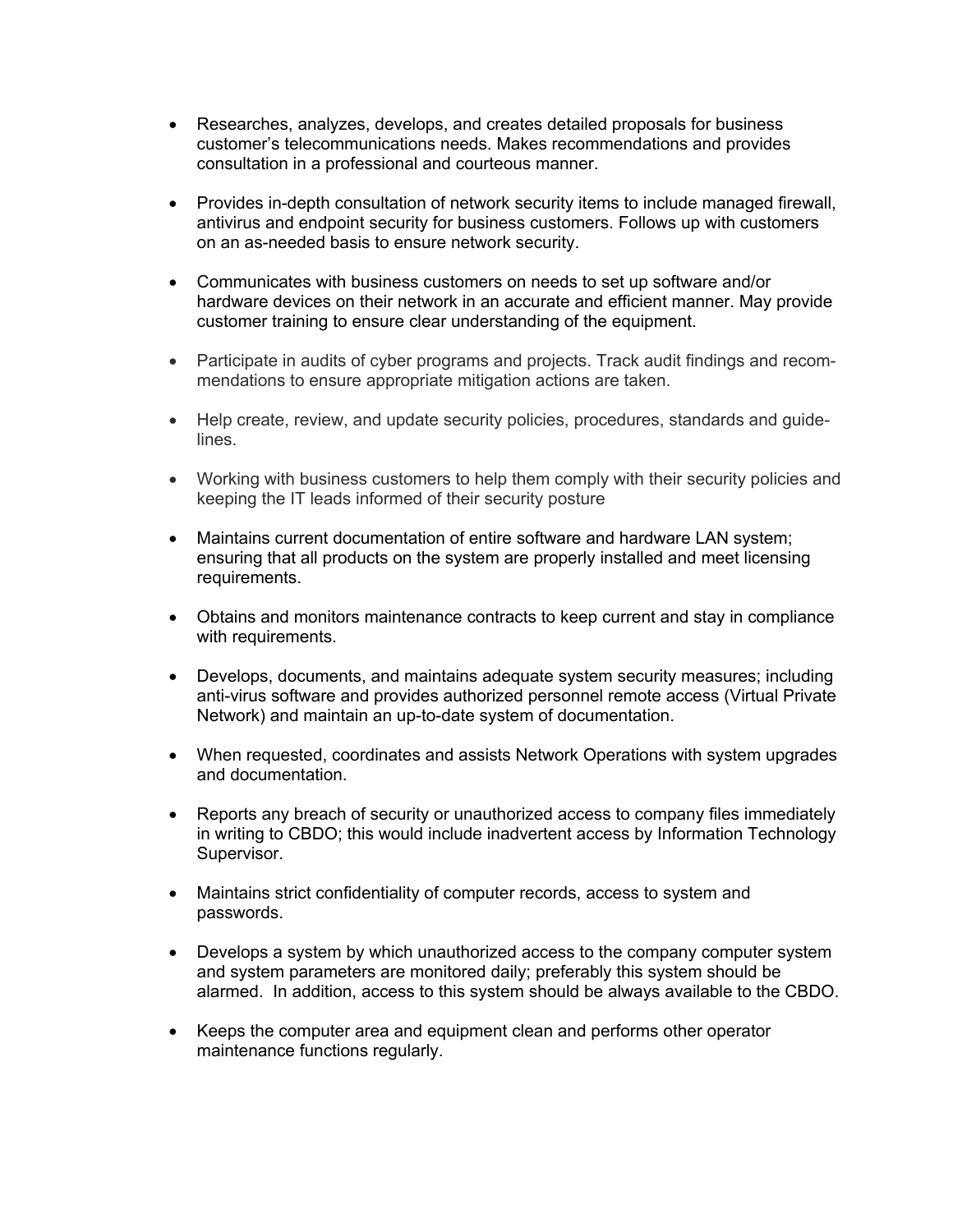- Researches new technology in hardware and software products to meet task requirements in all departments and makes recommendations in selection of new hardware and software when appropriate.
- Completes other duties as assigned.

\*These tasks do not meet the Americans with Disabilities Act definition of essential job functions and are usually less than 5% of time spent. However, these tasks still constitute important performance aspects of the job. **QUALIFICATIONS**

- Knowledge of computer operating systems:
	- o Windows
	- o Linux/Unix knowledge
	- o Knowledge of ISP network delivering voice, data and video services.
	- o Knowledge of best practices for security, maintenance, backups, and all proactive aspects of network maintenance.
- Knowledge of internet and network technologies, languages and platforms such as:
	- o Email
	- o HTTP
	- o Networking, infrastructure, routing and protocols
	- o Network security
	- o Network disaster recovery
	- o Redundant network design
	- o TCP/IP
	- o IPTV
	- o QoS
	- o SSL
	- o VPN
	- o VLANs
- Knowledge of computer and network hardware and software.
- Skill in operating various equipment including but not limited to: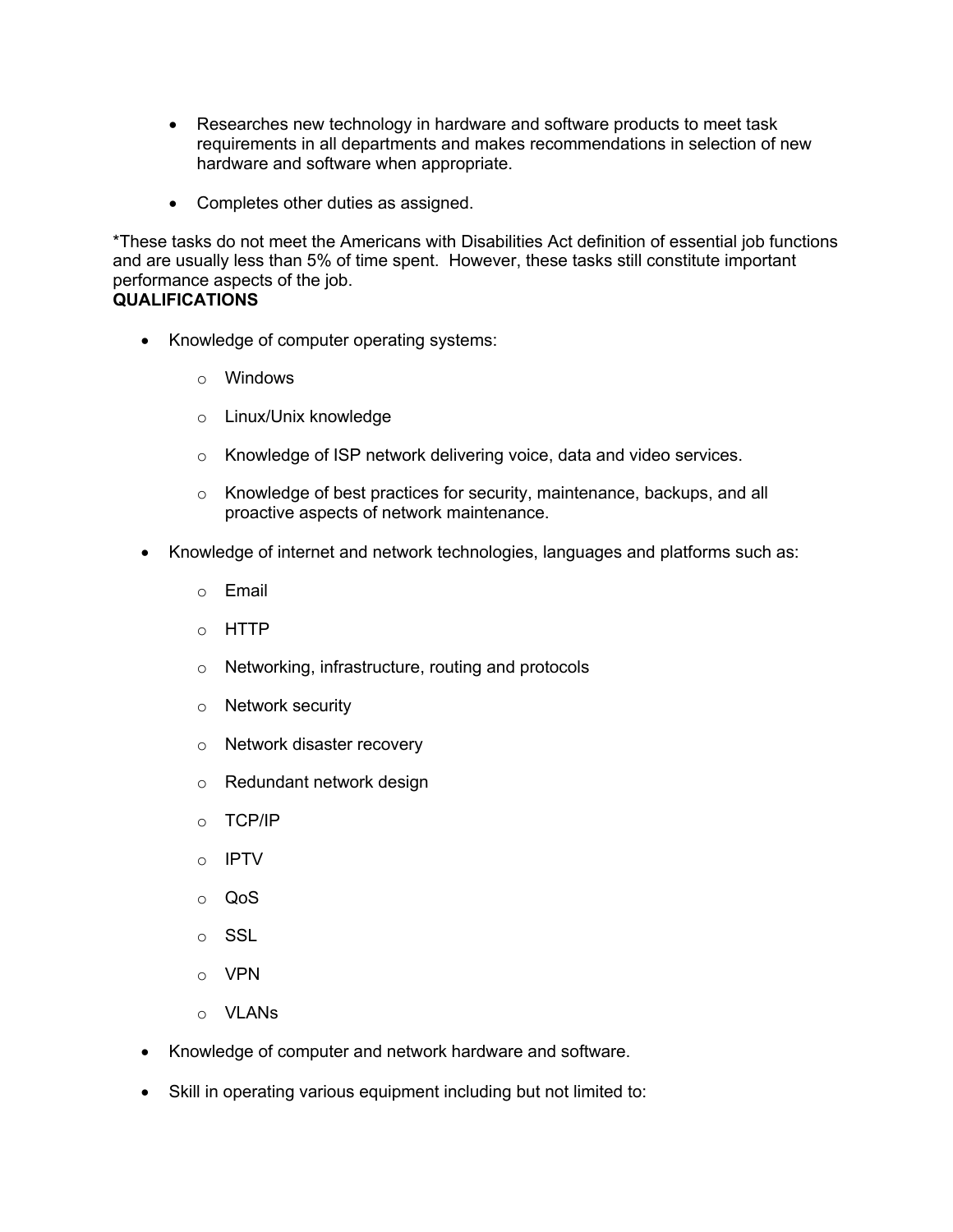- o Routers
- o Switches
- o Firewalls
- o Routing protocols
- Considerable knowledge of the Company's billing and financial software.
- Skill in operating various office equipment such as personal computer, various software programs, general office equipment, and telephone systems.
- Skill in reading and interpreting technical documents and information.
- Considerable knowledge of English, spelling, arithmetic and vocabulary.
- Considerable skill in communicating expectations with requests and projects and follow through to completion.
- Advanced reasoning ability with skill in identifying problems and resolutions.
- Considerable ability to communicate well with a positive and friendly manner, both orally and in writing.
- Considerable ability to maintain efficient workflow.
- Ability to pay close attention to detail and the ability to maintain memory for an attention to details.

To perform this job successfully, an individual must be able to perform each essential duty satisfactorily. The requirements listed below are representative of the knowledge, skill, and/or ability required. Reasonable accommodations may be made to enable individuals with disabilities to perform the essential functions.

### **SUPERVISORY RESPONSIBILITIES**

This position has supervisory responsibilities for the IT Specialist position. Participates in supervisor on-call rotation.

### **EDUCATION and/or EXPERIENCE**

Minimum of a Bachelor of Science degree in Information Systems or related field. Three or more years of work-related experience in a windows environment performing service administration duties and providing hardware/software support. Preference will be given to individuals who have completed or are pursuing Cisco, A+, or Microsoft certifications.

### **CERTIFICATES, LICENSES, REGISTRATIONS**

A valid and insurable driver's license in good standing under the Company's insurance plan is required.

Reasonable accommodations may be made to enable individuals with disabilities to perform the essential functions upon request.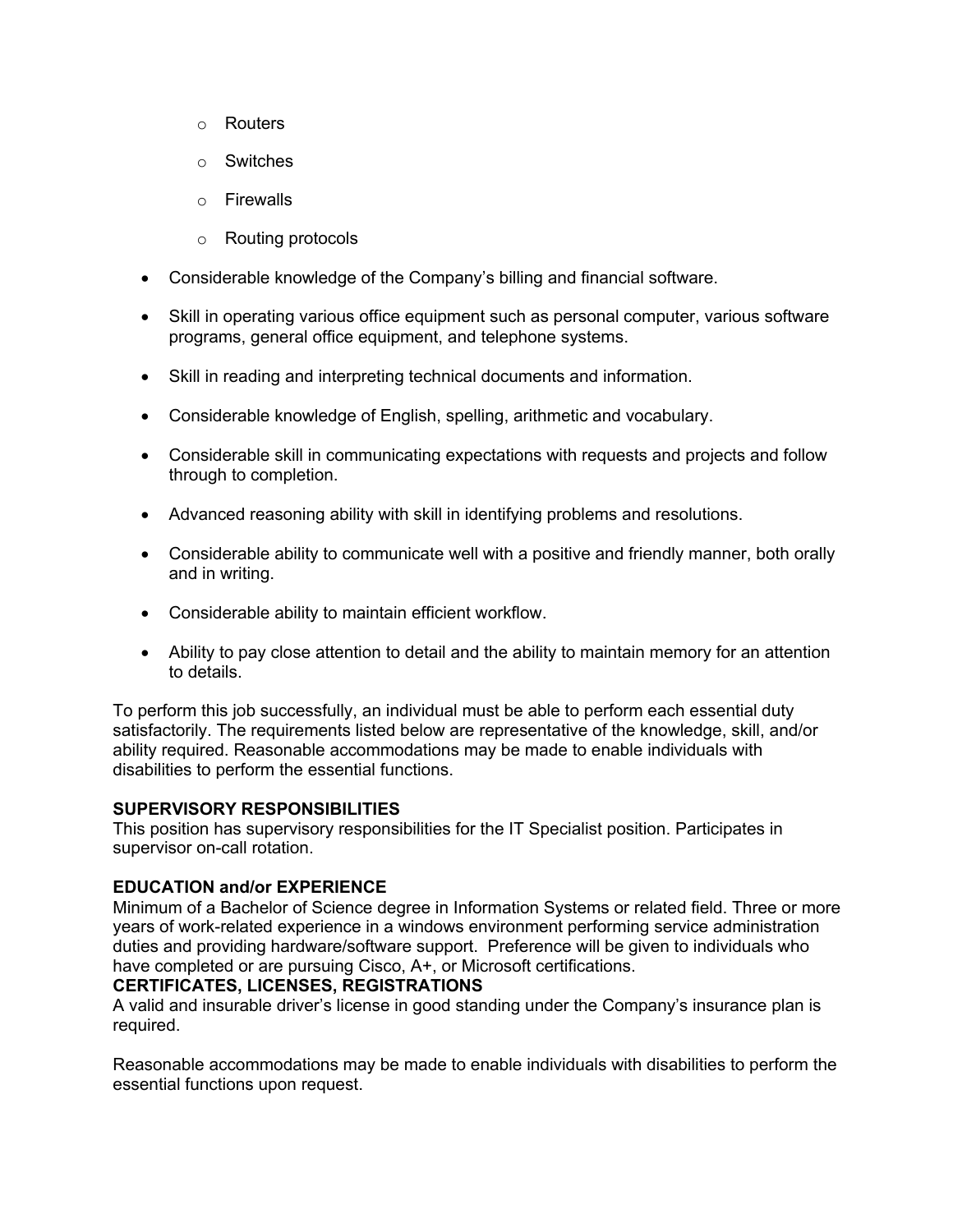**By signing below I am indicating that I have read the essential requirements and responsibilities for this position.**

| <b>Signature</b> | <b>Date</b> |
|------------------|-------------|

# **Key Responsibilities**

### **Results**

*TEAM LEADERSHIP 35%*

- 1. Leads IT Specialists in all areas to achieve annual goals for the department.
- 2. Provides training, mentoring and accountability with frequent feedback to those supervised.
- 3. Completes reviews in a timely manner while communicating employee standing within the Company.
- 4. Assists and leads the department in developing training programs, accurate and concise reporting procedures, and sales initiatives as needed.
- 5. Promotes the optimum in public relations by instructing the IT Department personnel on the importance of meeting the public and all subscribers on a daily basis.
- 6. Assists in the motivation and training of personnel to optimize their performance in implementing procedures and policies to meet changing communication requirements.
- 7. Reviews time sheets to insure they are completed accurately for the work and employee involved in a timely manner.

### *TECHNICAL ABILITIES 35%*

- 1. Consistently maintains hardware and software upgrades on entire company LAN system.
- 2. Assists all employees with the set-up, and maintenance of individual company computers, including laptops and home computers used for business purposes in a courteous manner.
- 3. Notifies the CBDO of any unauthorized installation of software or use of the system and assists CBDO or appropriate management personnel with investigations in a timely manner as needed.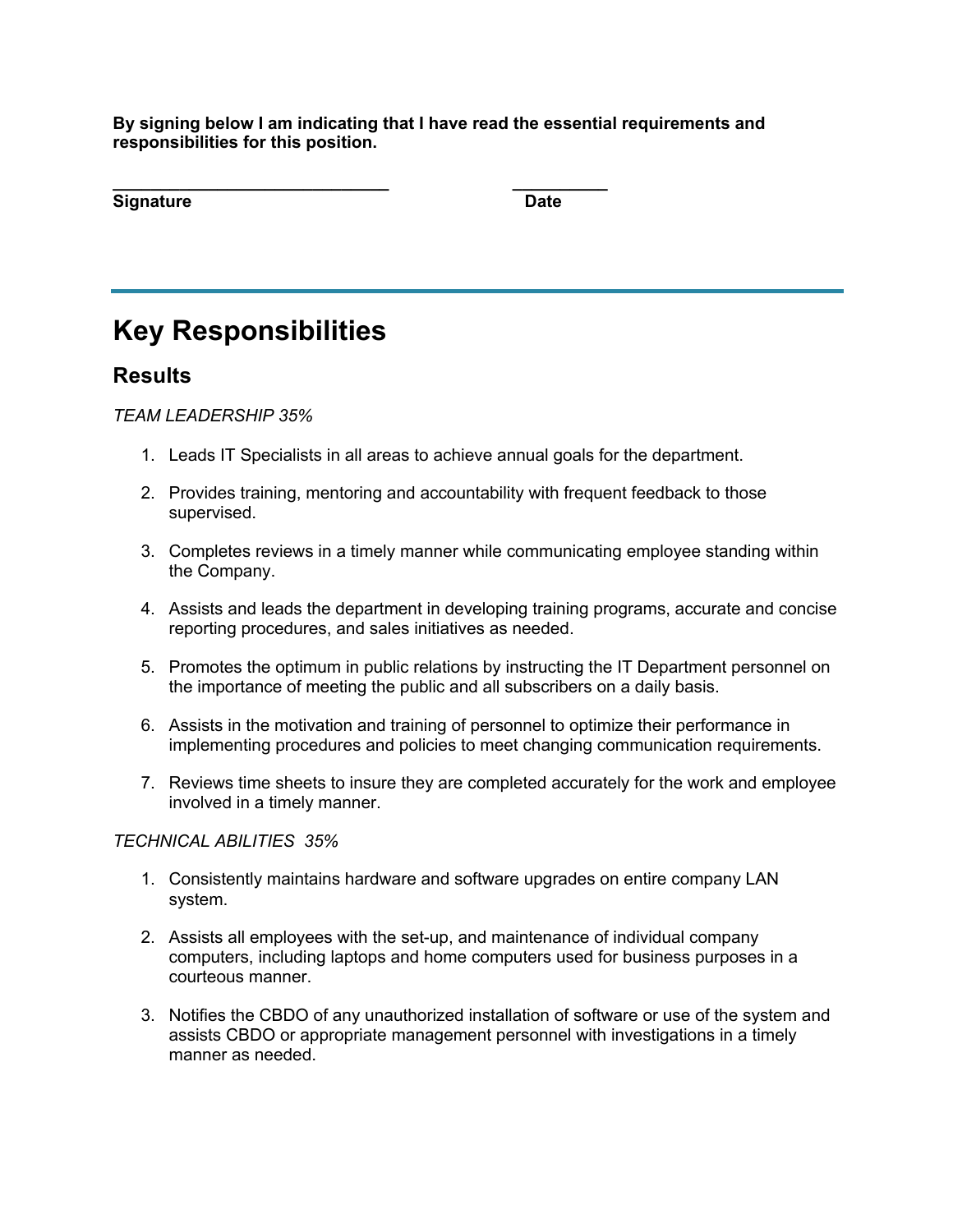- 4. Develops, documents, and maintains adequate system security measures; including anti-virus software and provides authorized personnel remote access.
- 5. Maintains current documentation of entire software and hardware LAN system; ensuring that all products on the system are properly installed and meet licensing requirements.

### *MANAGED SERVICES AND STRATEGY 30%*

- 1. Continuously learns new programming, training, consulting methods and technologies.
- 2. Communicates with business customers on needs to set up software and/or hardware devices on their network in an accurate and efficient manner. May provide customer training to ensure clear understanding of the equipment.
- 3. Provides in-depth consultation of network security items to include managed firewall, antivirus and endpoint security for business customers. Follows up with customers on an as-needed basis to ensure network security.
- 4. Researches, analyzes, develops, and creates detailed proposals for business customer's telecommunications needs. Makes recommendations and provides consultation in a professional and courteous manner.
- 5. Assists CBDO with budget development and purchases.
- 6. Research new technology in hardware and software products and makes recommendations in selection of new hardware and software when appropriate.

### **Core Values**

#### *TECHNOLOGY & INNOVATION 25%*

- 1. Embraces technology and understands its importance
- 2. Believes in and promotes innovation.
- 3. Seeks opportunities for professional and/or personal development.
- 4. Adapts well to change.

#### *PEOPLE DRIVEN 25%*

- 1. Understands others point of view.
- 2. Works to build and maintain relationships.
- 3. Accepts and uses feedback to maintain and improve performance.
- 4. Respects self and others consistently.

#### *TEAMWORK 25%*

1. Takes the initiative to help out without being asked.